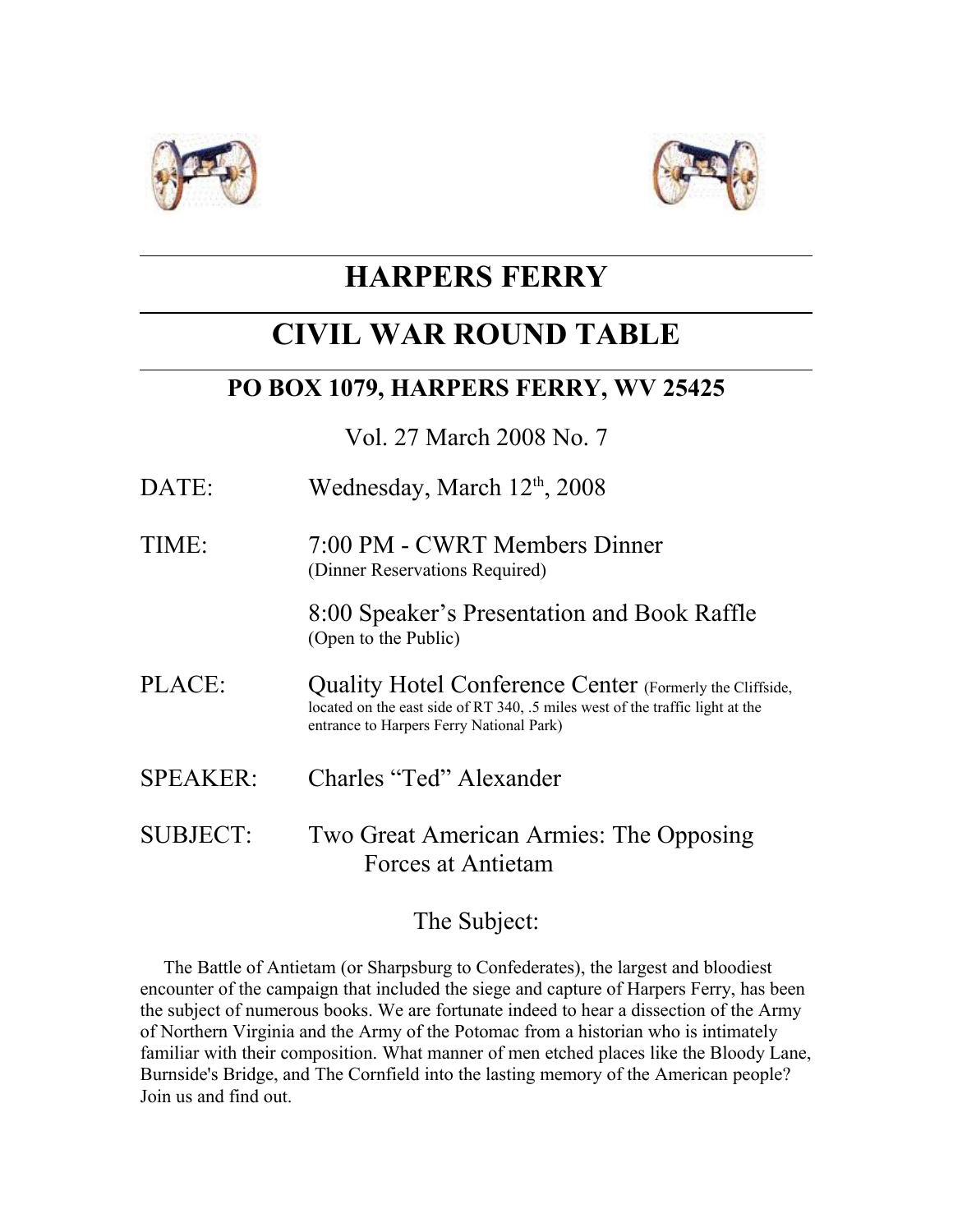#### The Speaker:

 Ted Alexander is historian at the Antietam National Battlefield Park, where he has served with distinction for decades. A native of Wiggins, Mississippi, Ted has long resided in the town of Greencastle, in South Central Pennsylvania, and has written a history of the town during the war: "When War Passed This Way." He is the author of numerous books, articles, and reviews on many facets of the late unpleasantness. Among his many accomplishments, he is a past president of the Harpers Ferry Round Table.

#### THE MEAL

 A complete dinner special will be available from the Hotel's Menu for \$15.67. That includes the cost of the special of \$12.95 plus tax and 15% gratuity. The Hotel would like each of you to order on separate checks. If you do not want to eat the special, you may order something else from the menu. The hotel has also requested that we provide them with the total number coming to dinner and the number of specials.

 Given this, reservations are required for the meal and **must be phoned in no later than Sunday March 9th** to Allison Alsdorf, at 304-535-2101 or you can e-mail her at [alsdorf@comcast.net](mailto:alsdorf@comcast.net) . You must tell us if you are coming to dinner and if you will order the special. This month's proposed dinner special is:

> Corned Beef and Cabbage Champ Potatoes Sweet Roasted Turnips and Carrots Irish Soda Bread Guinness Cheese Cake Salad Bar

#### Marines in the Civil War Marines saw limited action in the War between the States

 Marine action during the Civil War was limited. There were few of them in the Federal military, when the South seceded from the Union. About half of the Marine officers joined their states and formed the Confederate States Marine Corps, authorized by the Confederate Congress in March 1861. The CSMC was patterned largely after the Union Marine Corps, and had an authorized strength of 34 officers and 944 enlisted men. Far fewer than those numbers served, mostly on guard duty at Confederate naval facilities along the Southern coastline. They also served aboard Confederate naval vessels and commerce raiders, performing their normal duties. They performed well. Confederate Navy Secretary Stephen Mallory commended them for their "promptness and efficiency."

 The Defense Department notes that of a Union military of more than 2 million men, about 4,100 were Marines and their service was mostly on blockade duty and aboard ships. Congress explored the possibility of merging the Marines into the regular army, but the Marine Commandant at the time carefully followed all navy regulations and did not assume any of the traditional combat roles of the Army. As a result, the merging idea was dropped. A small unit of Marines was part of the attack on Fort Fisher in January